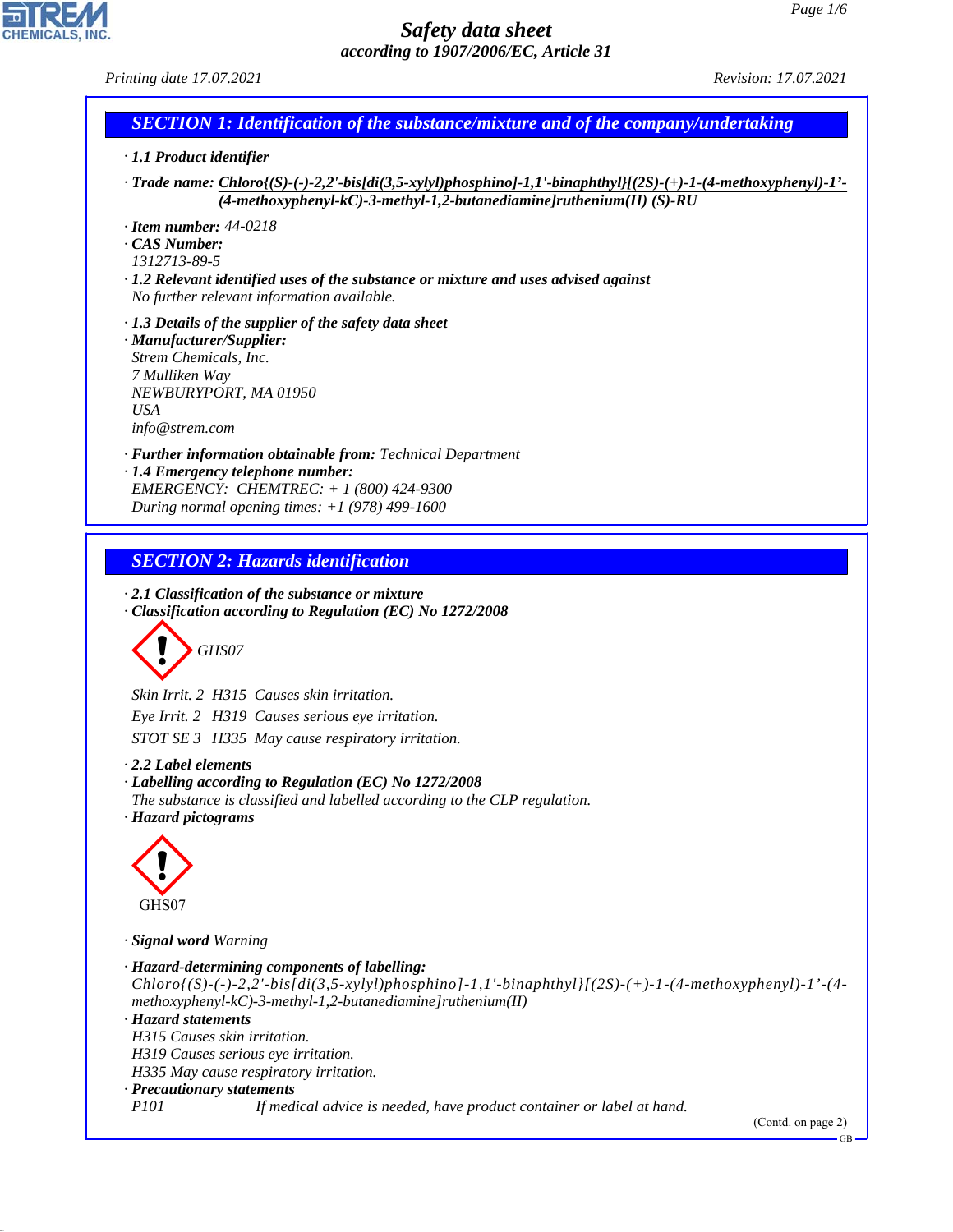*Printing date 17.07.2021 Revision: 17.07.2021*

*Trade name: Chloro{(S)-(-)-2,2'-bis[di(3,5-xylyl)phosphino]-1,1'-binaphthyl}[(2S)-(+)-1-(4-methoxyphenyl)-1'-(4 methoxyphenyl-kC)-3-methyl-1,2-butanediamine]ruthenium(II) (S)-RU*

 $(C_{\text{out}}d, af_{\text{meas}})$ 

|                           | $\sqrt{2}$ (Contains of page 1)                                                                       |
|---------------------------|-------------------------------------------------------------------------------------------------------|
| <i>P102</i>               | Keep out of reach of children.                                                                        |
| <i>P103</i>               | Read label before use.                                                                                |
| P <sub>231</sub>          | Handle under inert gas.                                                                               |
| P <sub>222</sub>          | Do not allow contact with air.                                                                        |
|                           | P305+P351+P338 IF IN EYES: Rinse cautiously with water for several minutes. Remove contact lenses, if |
|                           | present and easy to do. Continue rinsing.                                                             |
| $P403 + P233$             | Store in a well-ventilated place. Keep container tightly closed.                                      |
| P422                      | Store contents under inert gas.                                                                       |
| <i>P501</i>               | Dispose of contents/container in accordance with local/regional/national/international                |
|                           | regulations.                                                                                          |
| $\cdot$ 2.3 Other hazards |                                                                                                       |

*· Results of PBT and vPvB assessment*

*· PBT: Not applicable.*

*· vPvB: Not applicable.*

### *SECTION 3: Composition/information on ingredients*

#### *· 3.1 Chemical characterisation: Substances*

*· CAS No. Description*

*1312713-89-5 Chloro{(S)-(-)-2,2'-bis[di(3,5-xylyl)phosphino]-1,1' binaphthyl}[(2S)-(+)-1-(4-methoxyphenyl)-1'-(4 methoxyphenyl-kC)-3-methyl-1,2-butanediamine]ruthenium(II)*

#### *SECTION 4: First aid measures*

*· 4.1 Description of first aid measures*

*· After inhalation: In case of unconsciousness place patient stably in side position for transportation.*

- *· After skin contact: Immediately wash with water and soap and rinse thoroughly.*
- *· After eye contact:*
- *Rinse opened eye for several minutes under running water. If symptoms persist, consult a doctor.*
- *· After swallowing: If symptoms persist consult doctor.*
- *· 4.2 Most important symptoms and effects, both acute and delayed No further relevant information available.*
- *· 4.3 Indication of any immediate medical attention and special treatment needed*

*No further relevant information available.*

#### *SECTION 5: Firefighting measures*

*· 5.1 Extinguishing media*

*· Suitable extinguishing agents: Use fire extinguishing methods suitable to surrounding conditions.*

*· 5.2 Special hazards arising from the substance or mixture No further relevant information available.*

*· 5.3 Advice for firefighters*

44.1.1

*· Protective equipment: No special measures required.*

#### *SECTION 6: Accidental release measures*

*· 6.1 Personal precautions, protective equipment and emergency procedures Not required.*

- *· 6.2 Environmental precautions: No special measures required.*
- *· 6.3 Methods and material for containment and cleaning up:*

*Dispose contaminated material as waste according to item 13.*

(Contd. on page 3)

GB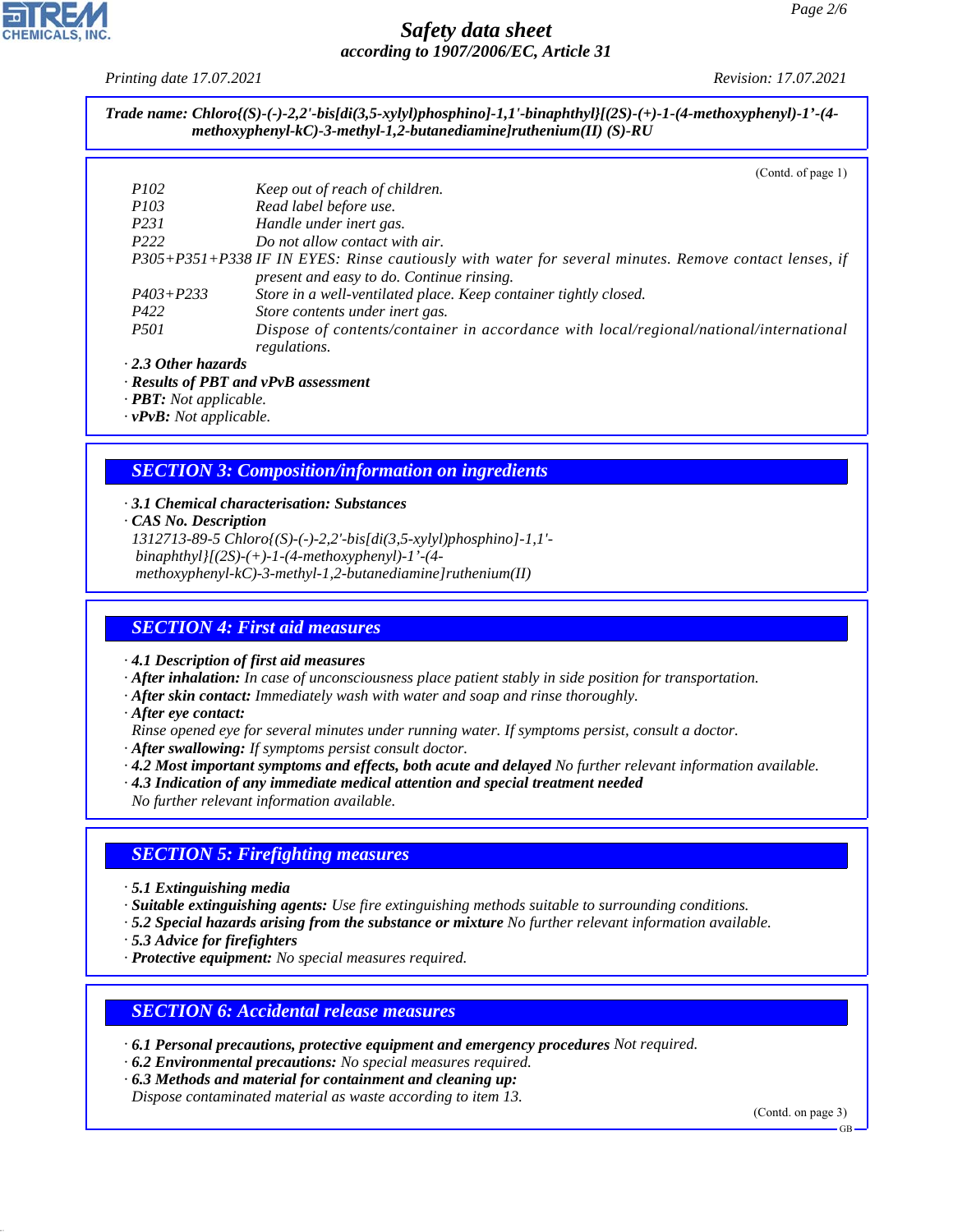*Printing date 17.07.2021 Revision: 17.07.2021*

*Trade name: Chloro{(S)-(-)-2,2'-bis[di(3,5-xylyl)phosphino]-1,1'-binaphthyl}[(2S)-(+)-1-(4-methoxyphenyl)-1'-(4 methoxyphenyl-kC)-3-methyl-1,2-butanediamine]ruthenium(II) (S)-RU*

(Contd. of page 2)

*Ensure adequate ventilation.*

- *· 6.4 Reference to other sections*
- *See Section 7 for information on safe handling.*
- *See Section 8 for information on personal protection equipment.*

*See Section 13 for disposal information.*

#### *SECTION 7: Handling and storage*

- *· 7.1 Precautions for safe handling Open and handle receptacle with care.*
- *· Handling: Handle under inert gas.*
- *· Information about fire and explosion protection: No special measures required.*
- *· 7.2 Conditions for safe storage, including any incompatibilities*
- *· Storage: Store contents under inert gas.*
- *· Requirements to be met by storerooms and receptacles: No special requirements.*
- *· Information about storage in one common storage facility: Not required.*
- *· Further information about storage conditions: Keep container tightly sealed.*
- *· 7.3 Specific end use(s) No further relevant information available.*

*SECTION 8: Exposure controls/personal protection*

*· Additional information about design of technical facilities: No further data; see item 7.*

- *· 8.1 Control parameters*
- *· Ingredients with limit values that require monitoring at the workplace: Not required.*
- *· Additional information: The lists valid during the making were used as basis.*
- *· 8.2 Exposure controls*
- *· Personal protective equipment:*
- *· General protective and hygienic measures:*
- *Keep away from foodstuffs, beverages and feed.*
- *Immediately remove all soiled and contaminated clothing*
- *Wash hands before breaks and at the end of work. Avoid contact with the eyes and skin.*
- *· Respiratory protection:*
- *In case of brief exposure or low pollution use respiratory filter device. In case of intensive or longer exposure use self-contained respiratory protective device.*
- *· Protection of hands:*



44.1.1

\_S*Protective gloves*

*The glove material has to be impermeable and resistant to the product/ the substance/ the preparation. Due to missing tests no recommendation to the glove material can be given for the product/ the preparation/ the chemical mixture.*

*Selection of the glove material on consideration of the penetration times, rates of diffusion and the degradation · Material of gloves*

*The selection of the suitable gloves does not only depend on the material, but also on further marks of quality and varies from manufacturer to manufacturer.*

*· Penetration time of glove material*

*The exact break through time has to be found out by the manufacturer of the protective gloves and has to be observed.*

(Contd. on page 4)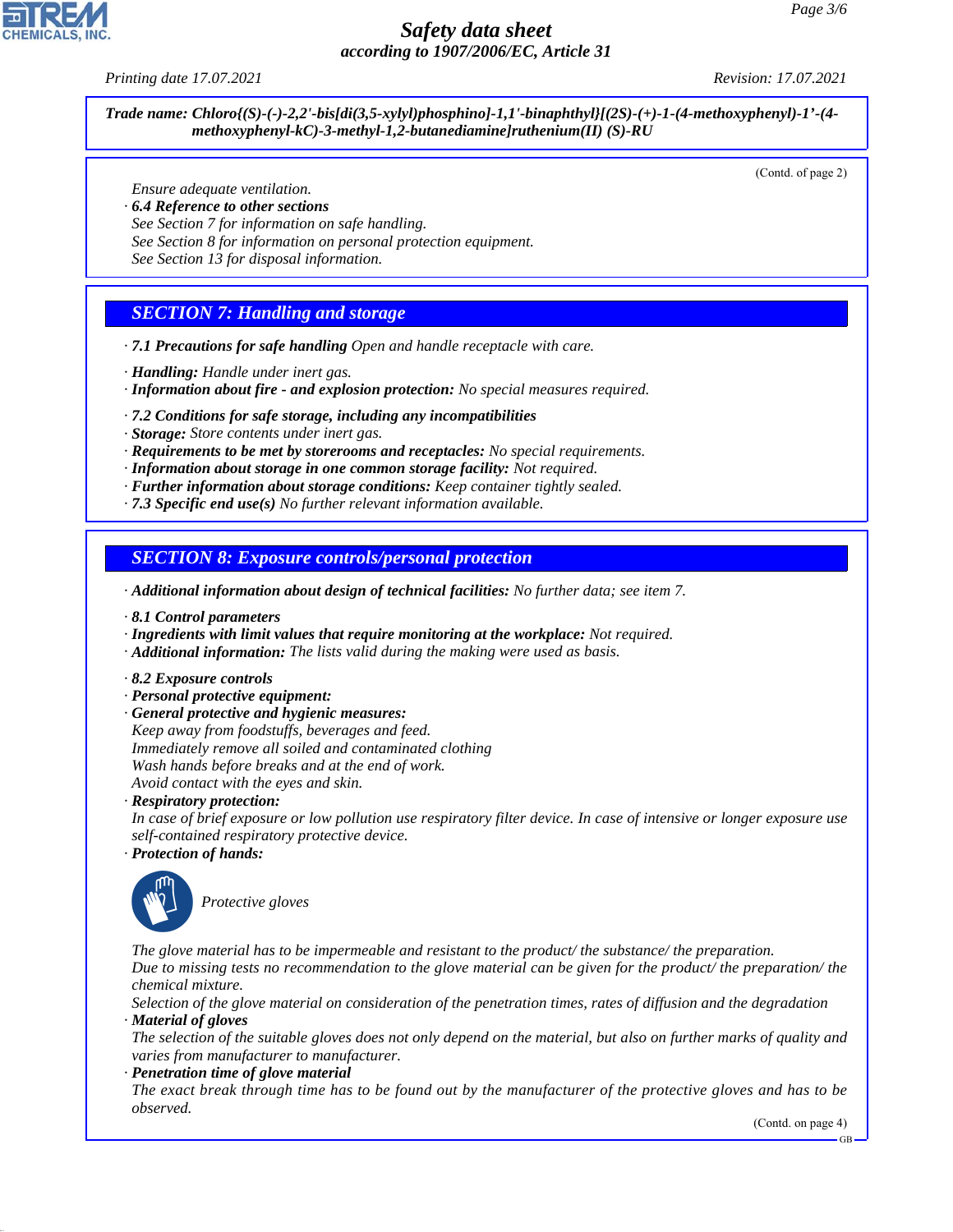|                                                             |                                               | (Contd. of page 3) |
|-------------------------------------------------------------|-----------------------------------------------|--------------------|
| $\cdot$ Eye protection:                                     |                                               |                    |
| Tightly sealed goggles                                      |                                               |                    |
| · 9.1 Information on basic physical and chemical properties |                                               |                    |
| <b>General Information</b>                                  |                                               |                    |
| $\cdot$ Appearance:                                         |                                               |                    |
| Form:                                                       | Solid                                         |                    |
| Colour:<br>$\cdot$ Odour:                                   | Yellow-brown<br><b>Odourless</b>              |                    |
| <b>Odour threshold:</b>                                     | Not determined.                               |                    |
| $\cdot$ pH-value:                                           | Not applicable.                               |                    |
|                                                             |                                               |                    |
| Change in condition<br>Melting point/freezing point:        | Undetermined.                                 |                    |
| Initial boiling point and boiling range: Undetermined.      |                                               |                    |
| · Flash point:                                              | Not applicable.                               |                    |
| · Flammability (solid, gas):                                | Not determined.                               |                    |
| · Ignition temperature:                                     |                                               |                    |
| <b>Decomposition temperature:</b>                           | Not determined.                               |                    |
| · Auto-ignition temperature:                                | Not determined.                               |                    |
| · Explosive properties:                                     | Product does not present an explosion hazard. |                    |
| · Explosion limits:                                         |                                               |                    |
| Lower:                                                      | Not determined.                               |                    |
| <b>Upper:</b>                                               | Not determined.                               |                    |
| · Vapour pressure:                                          | Not applicable.                               |                    |
| · Density:                                                  | Not determined.                               |                    |
| · Relative density                                          | Not determined.                               |                    |
| · Vapour density                                            | Not applicable.                               |                    |
| $\cdot$ Evaporation rate                                    | Not applicable.                               |                    |
| · Solubility in / Miscibility with                          |                                               |                    |
| water:                                                      | Insoluble.                                    |                    |
| · Partition coefficient: n-octanol/water:                   | Not determined.                               |                    |
| · Viscosity:                                                |                                               |                    |
| Dynamic:                                                    | Not applicable.                               |                    |
| Kinematic:                                                  | Not applicable.                               |                    |
| · Solvent content:                                          |                                               |                    |
| <b>Organic solvents:</b>                                    | $0.0\%$                                       |                    |
| $VOC$ (EC)                                                  | 0.00%                                         |                    |
| <b>Solids content:</b>                                      | 100.0%                                        |                    |
| .9.2 Other information                                      | No further relevant information available.    |                    |

(Contd. on page 5)



44.1.1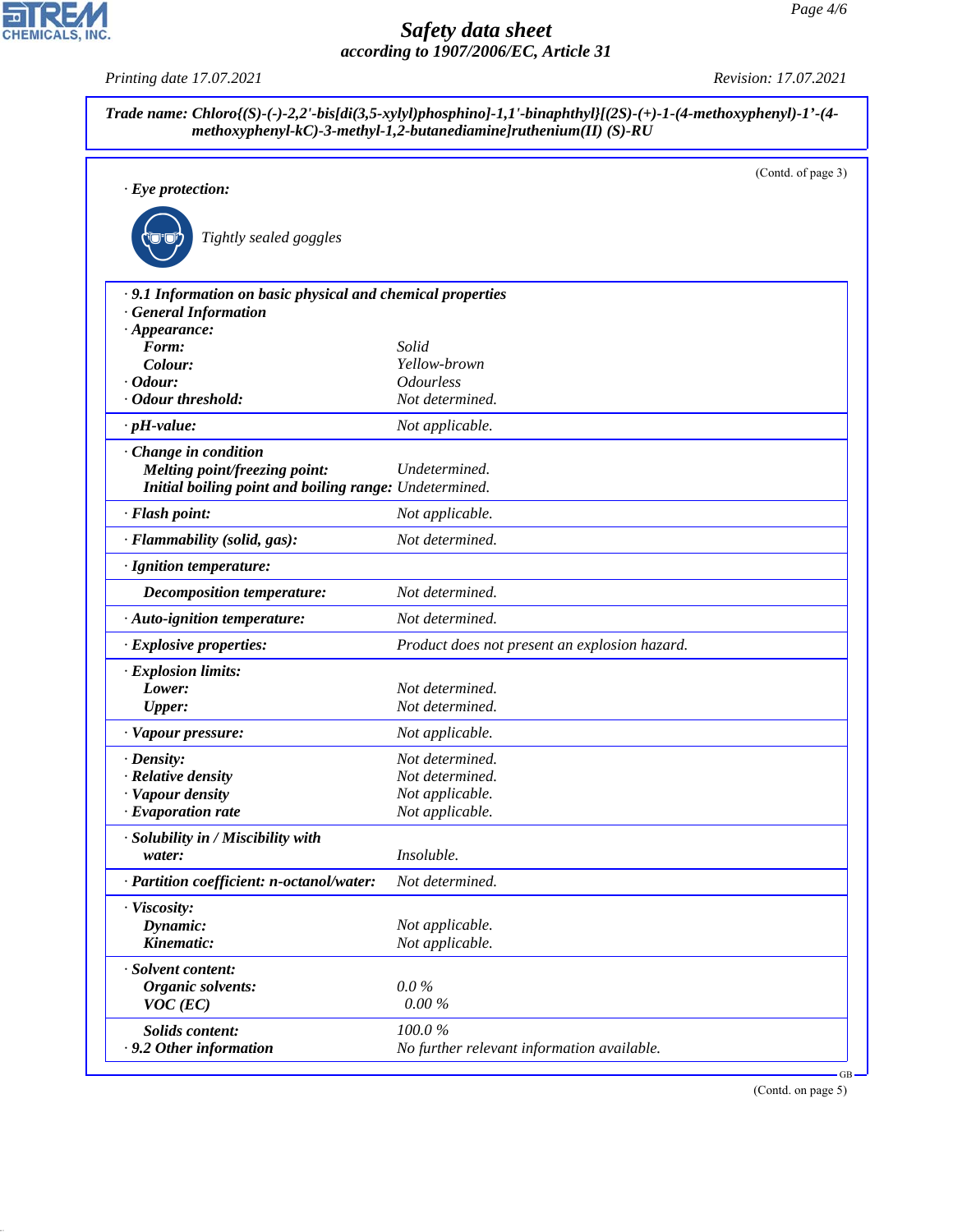*Printing date 17.07.2021 Revision: 17.07.2021*

*Trade name: Chloro{(S)-(-)-2,2'-bis[di(3,5-xylyl)phosphino]-1,1'-binaphthyl}[(2S)-(+)-1-(4-methoxyphenyl)-1'-(4 methoxyphenyl-kC)-3-methyl-1,2-butanediamine]ruthenium(II) (S)-RU*

(Contd. of page 4)

### *SECTION 10: Stability and reactivity*

- *· 10.1 Reactivity No further relevant information available.*
- *· 10.2 Chemical stability*
- *· Thermal decomposition / conditions to be avoided: No decomposition if used according to specifications.*
- *· 10.3 Possibility of hazardous reactions No dangerous reactions known.*
- *· 10.4 Conditions to avoid No further relevant information available.*
- *· 10.5 Incompatible materials: No further relevant information available.*
- *· 10.6 Hazardous decomposition products: No dangerous decomposition products known.*

#### *SECTION 11: Toxicological information*

- *· 11.1 Information on toxicological effects*
- *· Acute toxicity Based on available data, the classification criteria are not met.*
- *· Primary irritant effect:*
- *· Skin corrosion/irritation*
- *Causes skin irritation.*
- *· Serious eye damage/irritation*
- *Causes serious eye irritation.*
- *· Respiratory or skin sensitisation Based on available data, the classification criteria are not met.*
- *· CMR effects (carcinogenity, mutagenicity and toxicity for reproduction)*
- *· Germ cell mutagenicity Based on available data, the classification criteria are not met.*
- *· Carcinogenicity Based on available data, the classification criteria are not met.*
- *· Reproductive toxicity Based on available data, the classification criteria are not met.*
- *· STOT-single exposure*
- *May cause respiratory irritation.*
- *· STOT-repeated exposure Based on available data, the classification criteria are not met.*
- *· Aspiration hazard Based on available data, the classification criteria are not met.*

# *SECTION 12: Ecological information*

*· 12.1 Toxicity*

- *· Aquatic toxicity: No further relevant information available.*
- *· 12.2 Persistence and degradability No further relevant information available.*
- *· 12.3 Bioaccumulative potential No further relevant information available.*
- *· 12.4 Mobility in soil No further relevant information available.*
- *· Additional ecological information:*
- *· General notes: Not known to be hazardous to water.*
- *· 12.5 Results of PBT and vPvB assessment*
- *· PBT: Not applicable.*
- *· vPvB: Not applicable.*
- *· 12.6 Other adverse effects No further relevant information available.*

#### *SECTION 13: Disposal considerations*

- *· 13.1 Waste treatment methods*
- *· Recommendation*

44.1.1

*Must not be disposed together with household garbage. Do not allow product to reach sewage system.*

GB